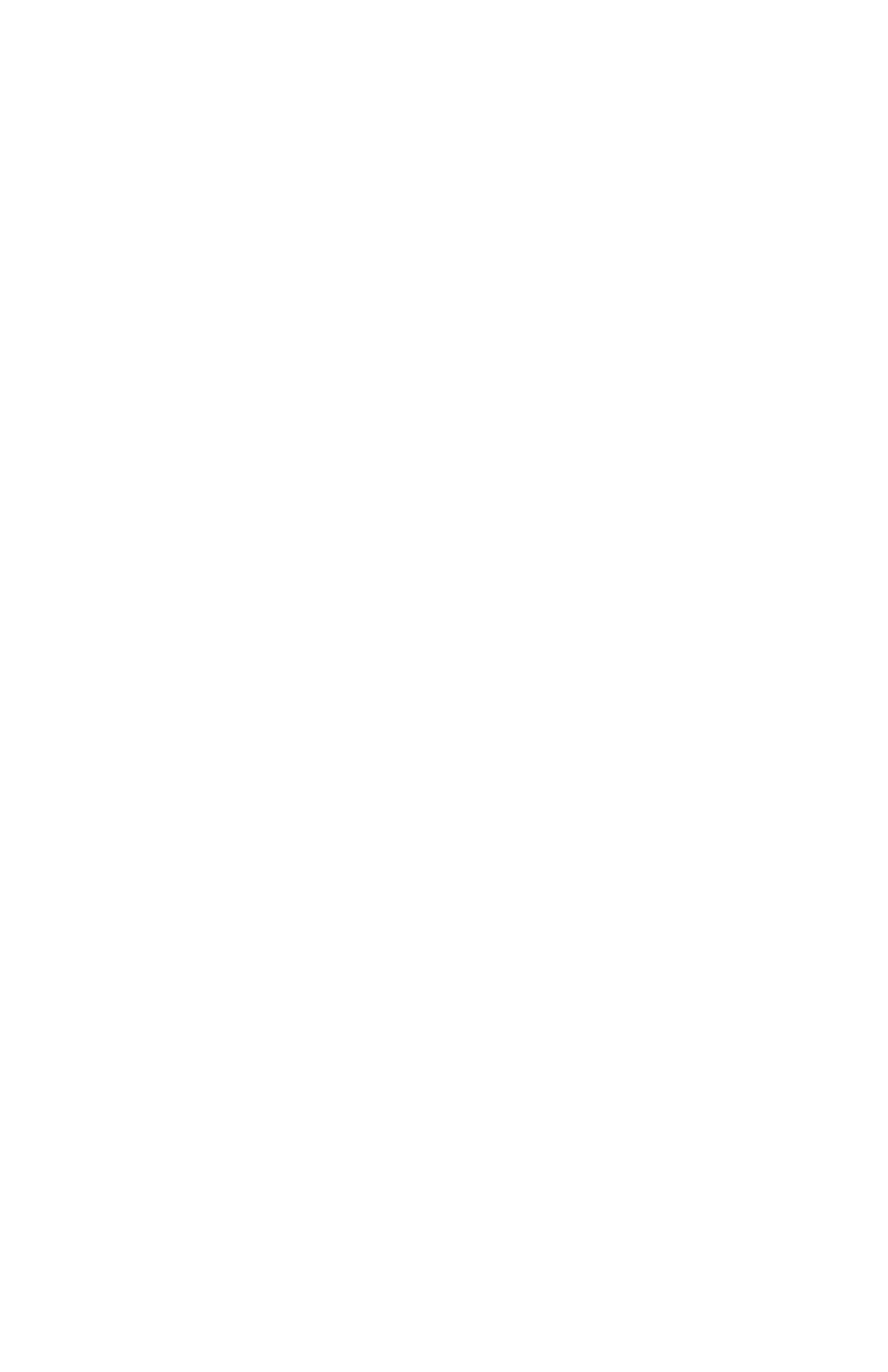# **Nine O'Clock Ceremony**

| Evan Ballinger, Drake Garcia, Jacquelyn Hampton, Abagayle Sweat, & Collen Sweat                                 |
|-----------------------------------------------------------------------------------------------------------------|
| <b>FSCC President</b>                                                                                           |
| Introduction of Honorary Degree Recipient  Robert Nelson<br>FSCC Board of Trustee Member                        |
|                                                                                                                 |
|                                                                                                                 |
|                                                                                                                 |
| Presentation of the Candidates for Associate Degrees and<br>Vice President of Academic Affairs                  |
|                                                                                                                 |
| Presentation of Degrees & CertificatesFSCC Board of Trustee Members<br>Dave Elliott, Kirk Hart, & Robert Nelson |
| Associate in Applied Science Degrees<br>Associate in General Studies Degrees<br>Certificates                    |
| <sup>oo</sup> Recessional  "The Earle of Oxford's March" by Gordon Jacob                                        |

° Please stand.

°° Please stand and remain standing at your seat until all graduates have exited the hall. *We ask that you hold applause until all students have returned to their seats.*

Pictures

击

ᆗ

Family and friends wishing to take a snapshot, please come to the left side of the auditorium from the back of the seating area as your graduate approaches the stage from the right.

Lр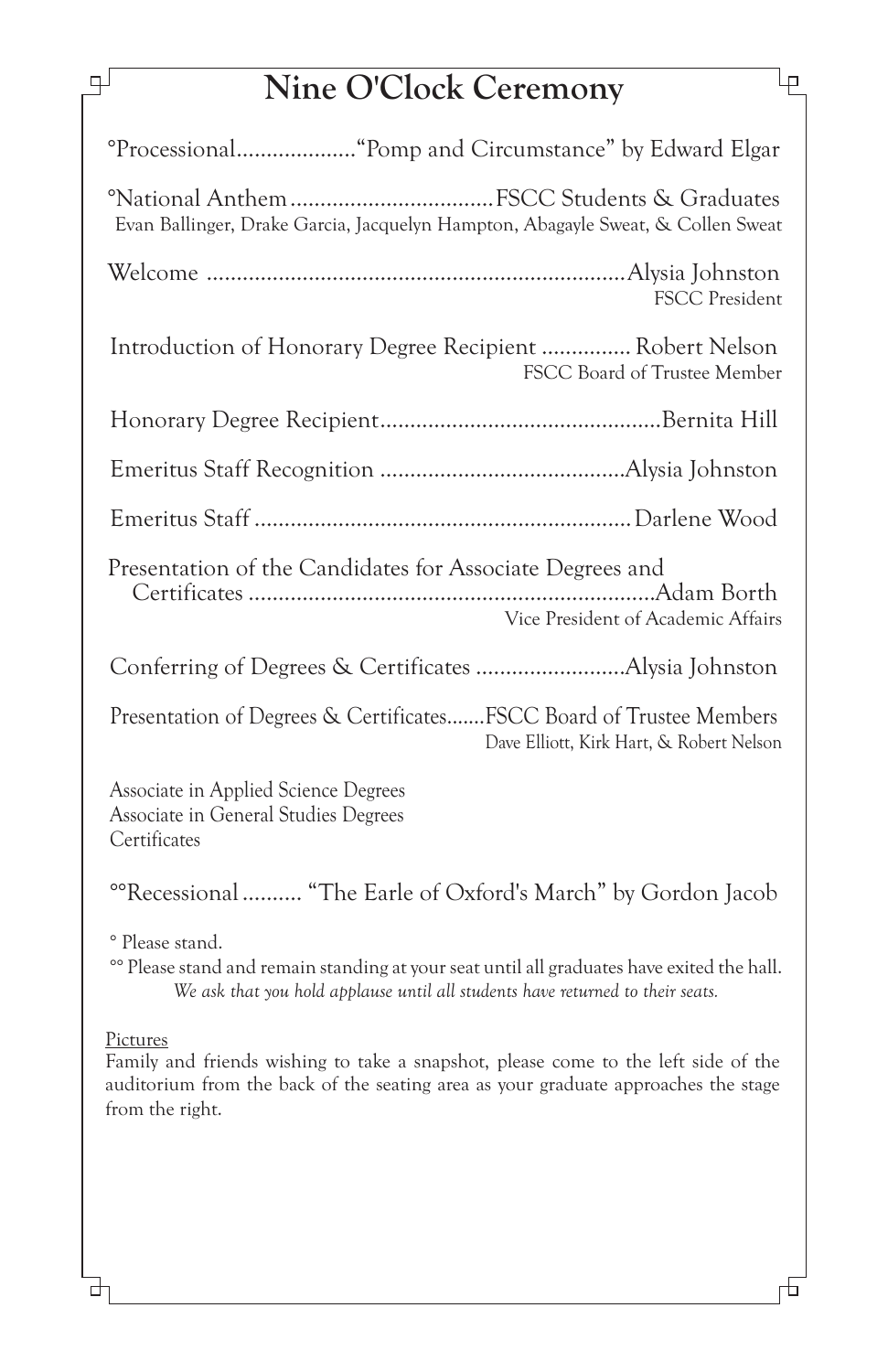# **Twelve O'Clock Ceremony**

 $\mathbb{R}$ 

击

| Evan Ballinger, Drake Garcia, Jacquelyn Hampton, Abagayle Sweat, & Collen Sweat                                                                                                                            |
|------------------------------------------------------------------------------------------------------------------------------------------------------------------------------------------------------------|
| FSCC President                                                                                                                                                                                             |
| Introduction of Outstanding Alumnus Tom Havron<br>Vice President of Student Affairs/Foundation Director                                                                                                    |
|                                                                                                                                                                                                            |
| Introduction of Outstanding SophomoreHolli Mason<br><b>TRIO</b> Director                                                                                                                                   |
|                                                                                                                                                                                                            |
| Vice President of Academic Affairs                                                                                                                                                                         |
| Emeritus Staff  Debra Cummings & Kathy Malone                                                                                                                                                              |
| Presentation of the Candidates for Associate Degrees  Adam Borth                                                                                                                                           |
|                                                                                                                                                                                                            |
| Presentation of DegreesFSCC Board of Trustee Members<br>Dave Elliott, Kirk Hart, & Robert Nelson                                                                                                           |
| Associate in Arts Degrees<br>Associate in Science Degrees                                                                                                                                                  |
| <sup>oo</sup> Recessional "The Earle of Oxford's March" by Gordon Jacob                                                                                                                                    |
| ° Please stand.<br><sup>oo</sup> Please stand and remain standing at your seat until all graduates have exited the hall.<br>We ask that you hold applause until all students have returned to their seats. |
| Pictures<br>Family and friends wishing to take a snapshot, please come to the left side of the<br>auditorium from the back of the seating area as your graduate approaches the stage<br>from the right.    |

市

lρ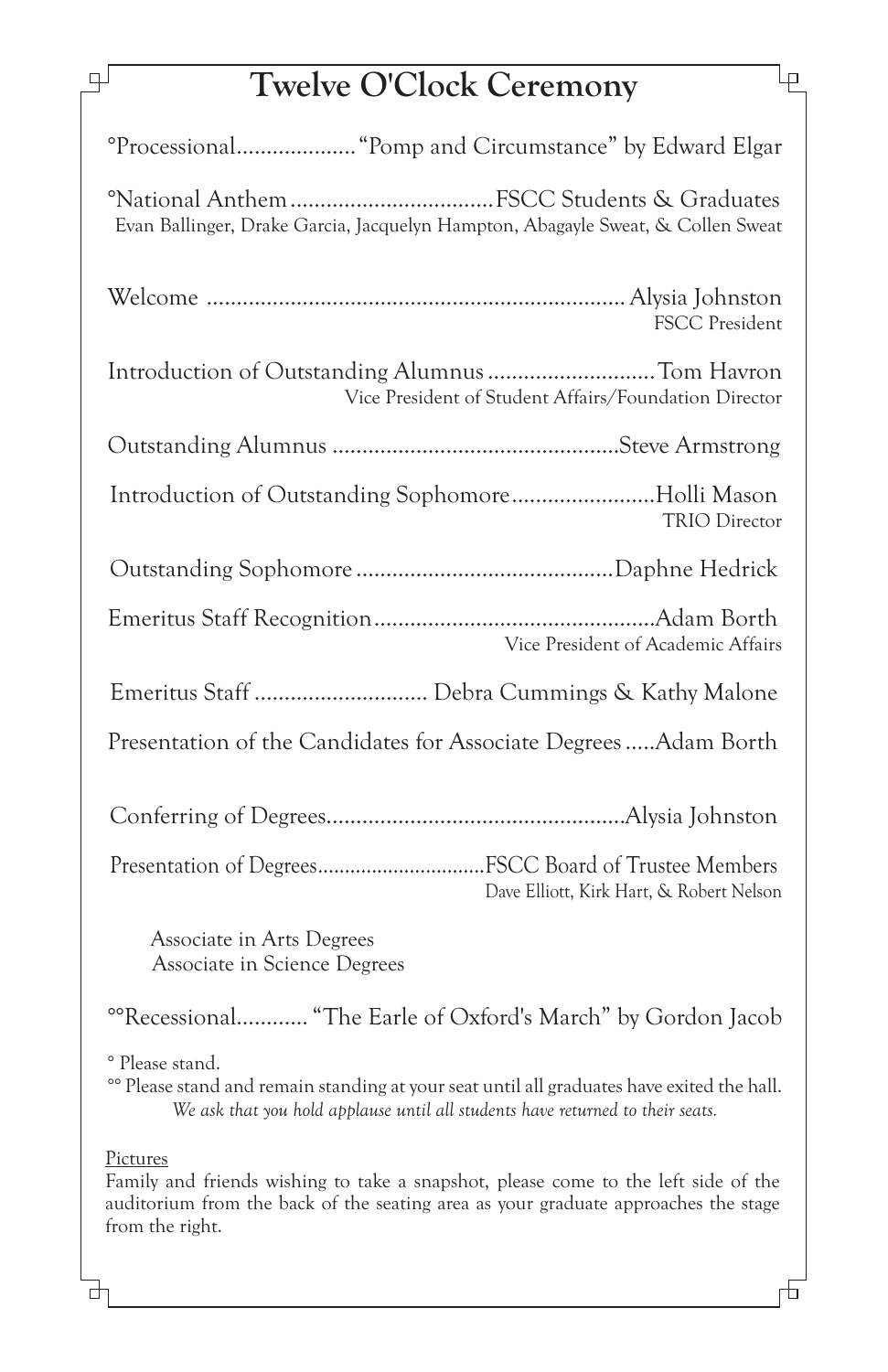

## **Daphne Hedrick 2022 Outstanding Sophomore**

Daphne Hedrick graduated Cum Laude from Labette County High School in May 2020. At LCHS Daphne was an active participant in band and choir, serving as section leader for both groups. Daphne also served as Vice President of the Future Business Leaders of America and was named to the academic honor roll each year.

As a student in high school and at Fort Scott Community College, Daphne participated in

community service by volunteering for multiple food and clothing drives for St. Andrew's Church in Independence, Kansas. As a member of the FSCC Esports team, she has assisted with various campus activities, such as homecoming and hosting gaming events. Most notably, Daphne and her family regularly visit Mexico, and during these visits, they provide clothing, hygiene products, and toys to families in need. Daphne was an active participant in FSCC's TRiO Support Services program.

Her scholastic honors include Phi Theta Kappa Honor Society and Vice President's Honor Roll. Daphne has earned multiple scholarships from Esports, TRiO, Women in Science, P.E.O. Sisterhood, and other academic scholarships. Daphne earned these honors while working multiple jobs, participating in extracurricular activities, and volunteering to serve her community.

When asked about her accomplishments Daphne stated, "My most outstanding accomplishment is being a first-generation college student. Coming from an immigrant family, I feel as though I have been given opportunities to further my education that my mother did not have while living in Mexico."

Regarding her time at FSCC, Daphne explained how many faculty and staff members have, "been crucial to my success." She expressed a high level of appreciation for the TRiO office staff, Susan Benson (Tutor) and other student tutors, Ben Souza (Esports Coach), Susie Arvidson (Instructor and Librarian), and Maria Bahr (English Instructor). Daphne stated, "I have been provided with educational and faculty support that I would have never received if I did not attend FSCC."

After graduation from FSCC, Daphne plans to major in biology and be a member of the Esports team at Cottey College in Nevada, Missouri.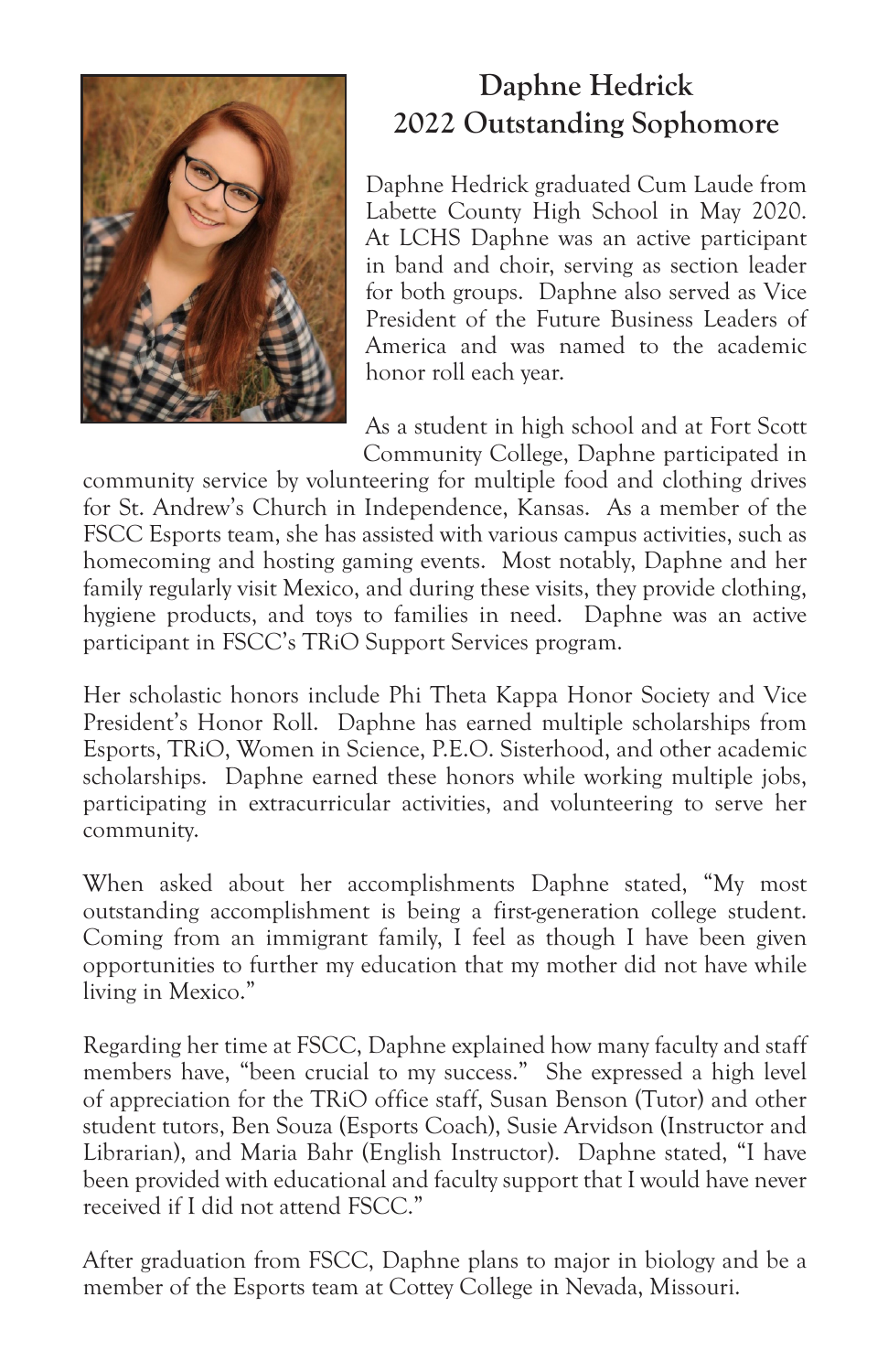

## **Steve Armstrong 2022 Outstanding Alumnus**

Mr. Armstrong moved to Fort Scott in 1960, and attended the Fort Scott Junior High School and Fort Scott High School (FSHS) respectively. He was active in several sports but focused on basketball. Armstrong graduated from FSHS in the spring of 1965 and received the Balfour Award during the graduation ceremony. He entered FSCC (formerly known as Fort Scott JUCO) as a freshman in the fall of 1965, where he was a member of the Greyhound basketball

team for two years and was selected captain of the team by his teammates for the 1966-1967 season. He graduated valedictorian of his class from FSCC in the spring of 1967, then continued his education and basketball career at Pittsburg State University, being elected captain by his teammates both years at the university. He graduated from PSU Magna Cum Laude in the spring of 1969 with a Bachelor of Science in Education degree. Mr. Armstrong majored in mathematics with a minor in social science, and the PSU Education Department presented him with the Outstanding Student in Education award. He was inducted into Omicron Delta Kappa, a national leadership honor society, and Kappa Mu Epsilon, a mathematics honor society.

Following graduation, Armstrong taught mathematics at the Fort Scott Junior High School for one year. The following year he entered the mathematics graduate program at PSU as a Graduate Assistant in the mathematics department, and graduated in the spring of 1971 with his Master of Science degree in mathematics.

Mr. Armstrong married his high school sweetheart, Janet, in May of 1971. They were blessed with two sons, Chris and Jeff. Both his boys are married and their family now includes two daughters-in-law, two granddaughters, and four grandsons.

Armstrong was a member of the Fort Scott Kiwanis club and served as president during the 1976 bi-centennial celebration. Throughout the years he joined other club members in meeting various needs of the community. He served as chairperson for the United Way of Bourbon County, in addition to serving on the curriculum review committee charged with making recommendations for a revised math curriculum at the Fort Scott Middle School, the city commission for four years in the early 1990's (including mayor for one year), the planning committee for the Fort Scott Middle School, chaired the committees for the community-wide "Visioning" effort, and was involved in other philanthropic endeavors within the community. He was a member of the first Leadership Kansas class and is a long-time member of the Community Christian Church.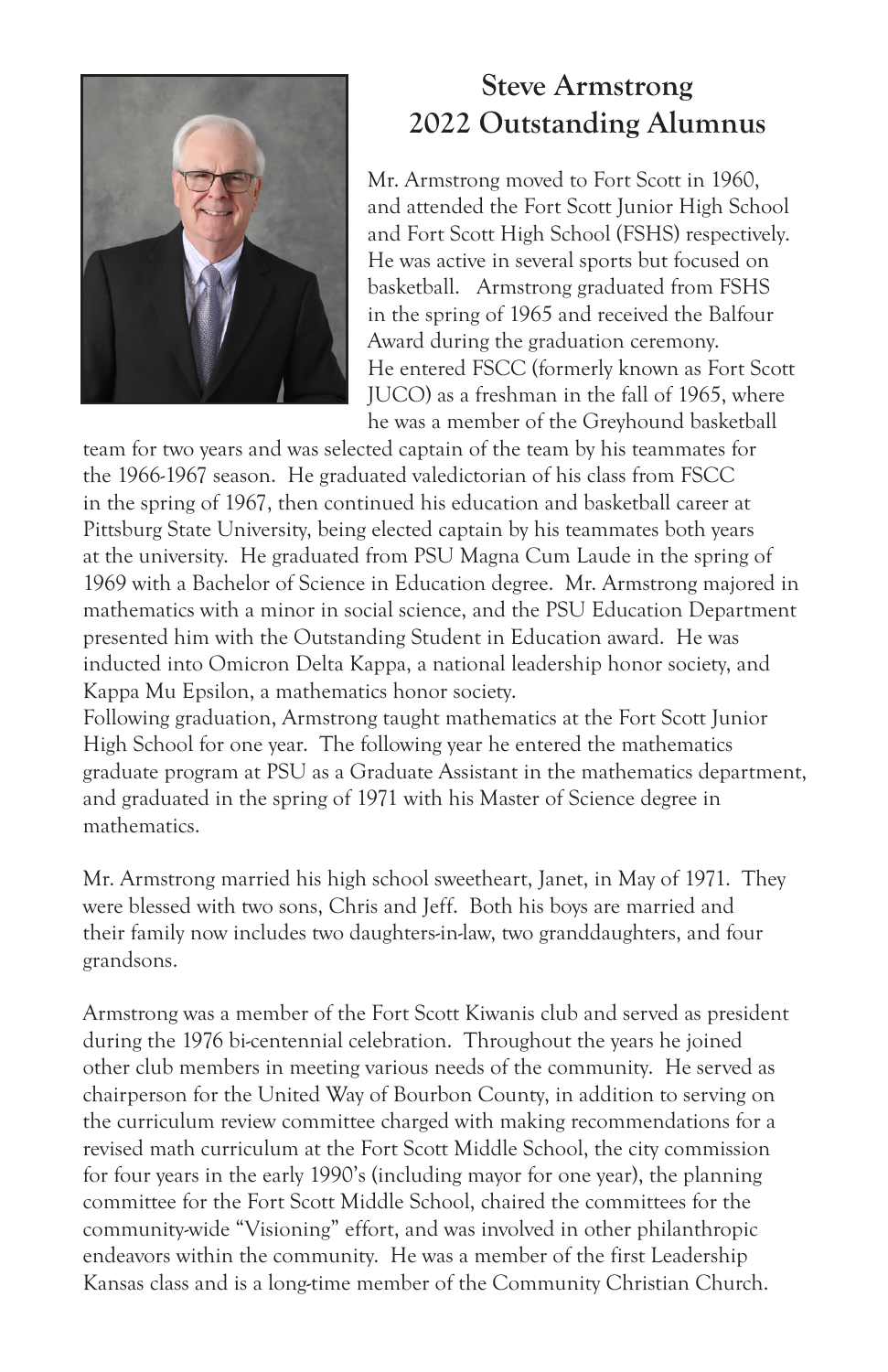### **Steve Armstrong 2022 Outstanding Alumnus (continued)**

Armstrong had two professional careers in his lifetime. His first career opportunity began in 1972 with The Western Insurance Companies located in Fort Scott. He began working in the automobile underwriting department and in 1978 was promoted to a position with the company's management team. At the time, his job responsibilities focused on risk analysis and rate structure, with an emphasis in developing an Actuarial department within the organization. In 1986, following the sale of The Western, he was transferred to Indianapolis, Indiana to the home office of American States Insurance. He was a member of the Corporate Planning department from the summer of 1986 to April 1, 1988, at which time he returned to Fort Scott to begin his second career.

On April 4, 1988 Armstrong began his career at FSCC. Initially hired to be the Director of the Management Information Systems operations at the College, his responsibilities were expanded to include the Director of Admissions. In the summer of 1990, he became a member of the President's administrative team and assumed the duties of Dean of Student Services. This responsibility included several areas across campus including supervising the Director of Admissions, the Registrar, the Financial Aid Director, Academic Advising, Dorm Director, Director of Management Information Services, and the Director of the Migrant Education Program. Mr. Armstrong stated, "It was my pleasure and honor to work with the talented employees in each of these areas to strengthen and increase the impact FSCC had on the lives of students they served." After nearly twenty-five years, he retired on February 1, 2013 to spend more time with his wife and family while taking time to enjoy traveling.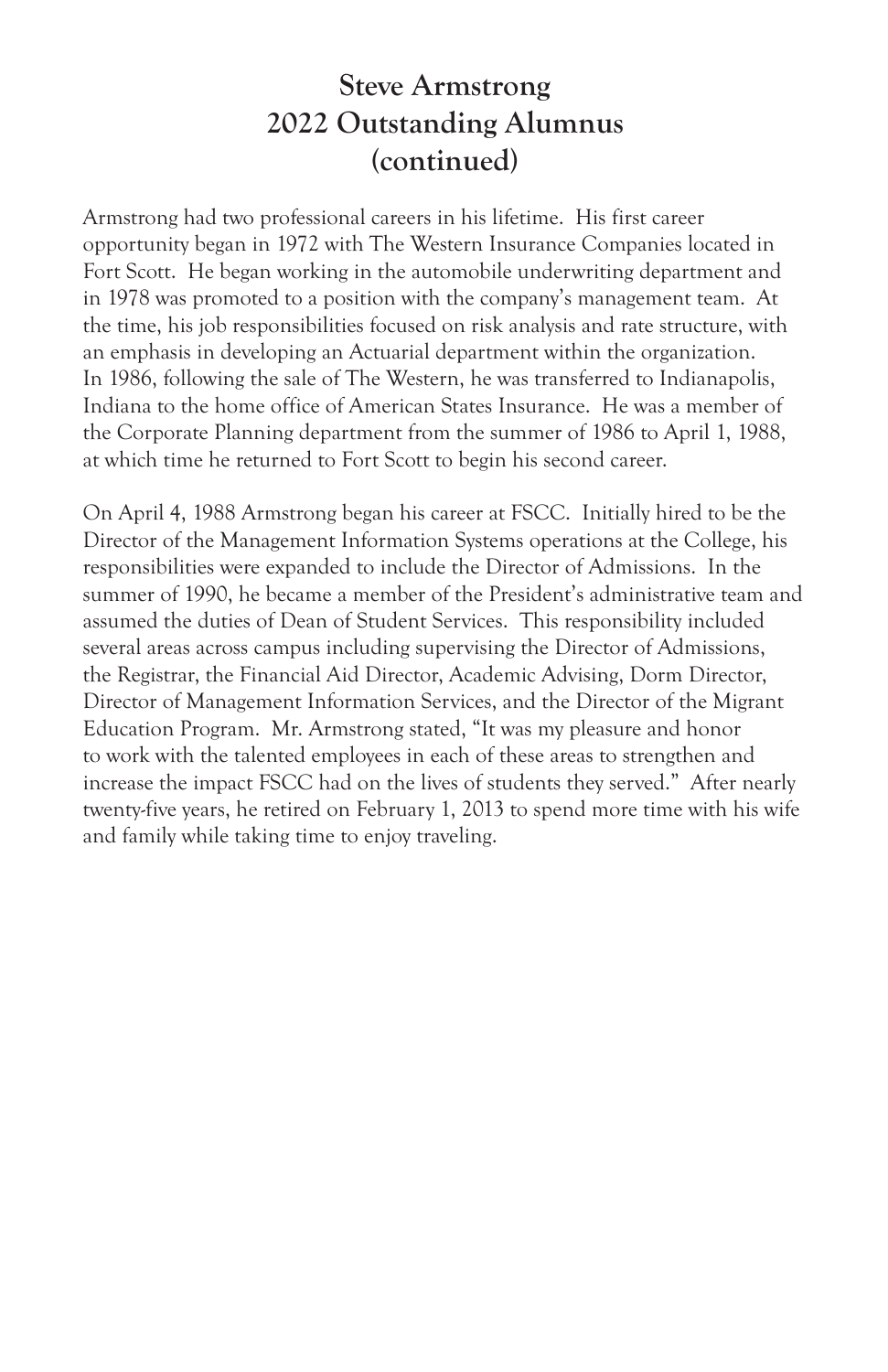## **Bernita Hill 2022 Honorary Degree Recipient**

Bernita attended Pittsburg State University graduating with her Bachelor of Science degree and Master of Science degree in 1955 and 1965 respectively. She then began her distinguished career as an educator, teaching at various high schools for the next eight years. Her teaching career in higher education began when she was hired as an instructor at Fort Scott Community College. Over the next 30 years, she taught English, Journalism, and Psychology. During her tenure at FSCC, she sponsored the college newspaper and yearbook, which received AP All-American recognition for three semesters. She also

sponsored numerous clubs and activities including, Cheer and Pep Club. After retiring from teaching, Bernita continued her service to FSCC by serving as a Board of Trustee member for 19 years, during which she served as the President three times.

Bernita has always been extremely active and supportive of the Fort Scott Community. She is an Elder at First Presbyterian Church and was a 4-H leader; she continues to volunteer at the Bourbon County Fair whenever possible. Bernita belonged to the Daughters of the American Colonists and Daughters of the Revolution. She also volunteers for many community events, including Good Ol' Days.

Bernita has received numerous awards and accolades including the Jaycees Young Teacher of the Year award. She was an accomplished educator who served as a mentor to other FSCC faculty and was a long-time officer in the FSCC Faculty Association. Bernita and her late husband Bob are major donors to FSCC for many programs and projects including The Ellis Fine Arts Center.

Bernita continues to reside in Fort Scott and currently writes a column for the Fort Scott Tribune called "The Farmer's Daughter". She has two sons; John Hill with wife Carol Hill and Robb Hill with wife Carolyn Hill, and three grandchildren who, "are as proud of her as she is of them."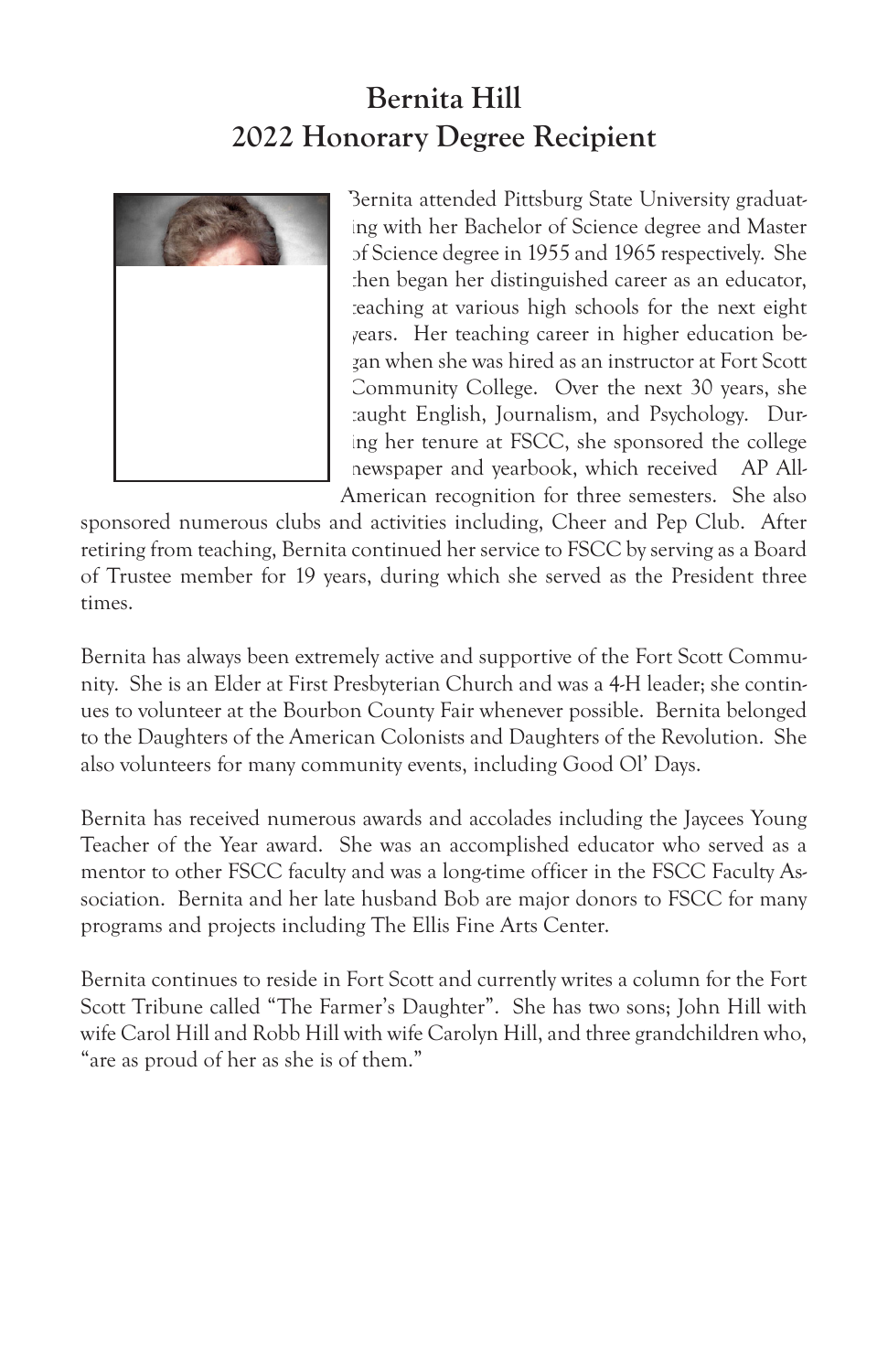*Certificate – Construction Trades*

\*\*\*Bennie R Adarr• Jeremiah Basnett \*\*John Burk Brett Cleland Wayde Cox-Halliburton Jason Lynn Cunningham• Lane Gilbreath Lucas Gilmore \*Hunter Allen Holt

Chad Johnson Hayden T Lowe \*\*Trinton Marquis \*\*Cadin O'Malley• \*\*Noah Purinton \*\*\*Landon Schneider Brady Van Vlack \*\*\*Peyton Wilderman•

### *Certificate - Cosmetology*

Kylie Boyd Mason Claibourn Calli Leann Colvin• Luz Andrea Cuevas-Soria Britain Folk Lauren Nicole Giager Saydi Gutierrez Mejia• Madisyn Hall• Breleigh Harris• Paige Nicole Howe Jennifer P Leyva

Dustey Nichole Mansell Christina Kay McCuiston• Samantha McCulley Addison Oberley Johnaley Price Lucas Jay Runyon Jordann Lynn Sherman Jaycie Swisher Rebecca Shea Thornton Kenley Marie Widener

### *Certificate – Environmental Water Technology*

William Butcher• \*\*\*Sylvia Davis Darin Ray Hollrah•

Ethan Kloster• \*Ann E Rapp• \*Stevin B Summers Jr•

### *Certificate – Farm & Ranch Management*

Matthew Christopher Pike Cable Wareham Jonathan Wolgamott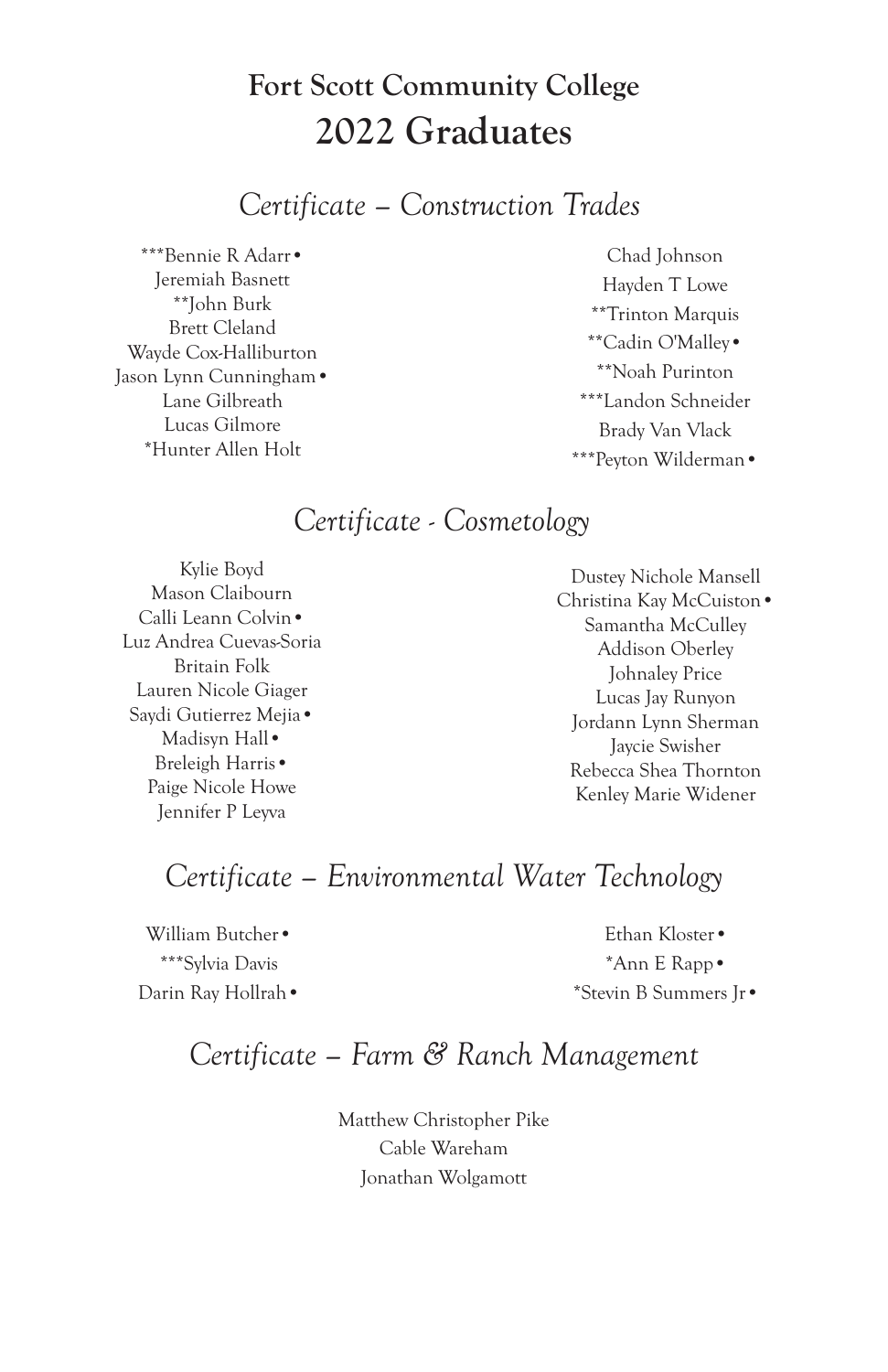*Certificate – Harley-Davidson Motorcycle Service Technology*

\*\*\*Eric Jonas Cameron Lance Aaron Elliott \*\*\*Robert Grubbs \*\*\*William Carl Handley

Kyle Kegley \*\*\*Shelby JoAnn Lynn \*\*\*Joseph Wayne Ness \*Dylan William Waggoner

### *Certificate – Heating & Air Conditioning*

Trentyn Harris Hayden Joseph Pile \*Brayden A Thompson \*Lucas Webster

### *Certificate – Manicuring*

Shpresa I. Balazi Alissa Rosa Button• Valerie Dawson• Kyndra Dixon• Tiana M. Jones Serena Aracelie Melendez•

Richelle Molina• Taylor R. Murphy Alahna E. Recce Londen L. Recce-Tyson Jennifer Rowe• Nicole C. Smith

### *Certificate – Masonry*

\*\*\*Tyson Bolden \*\*\*Caydon Zachary Brown \*\*\*Brandon Cole Favuzzi

Kaleb Franklin Triston Hervey Quintonn Lunsford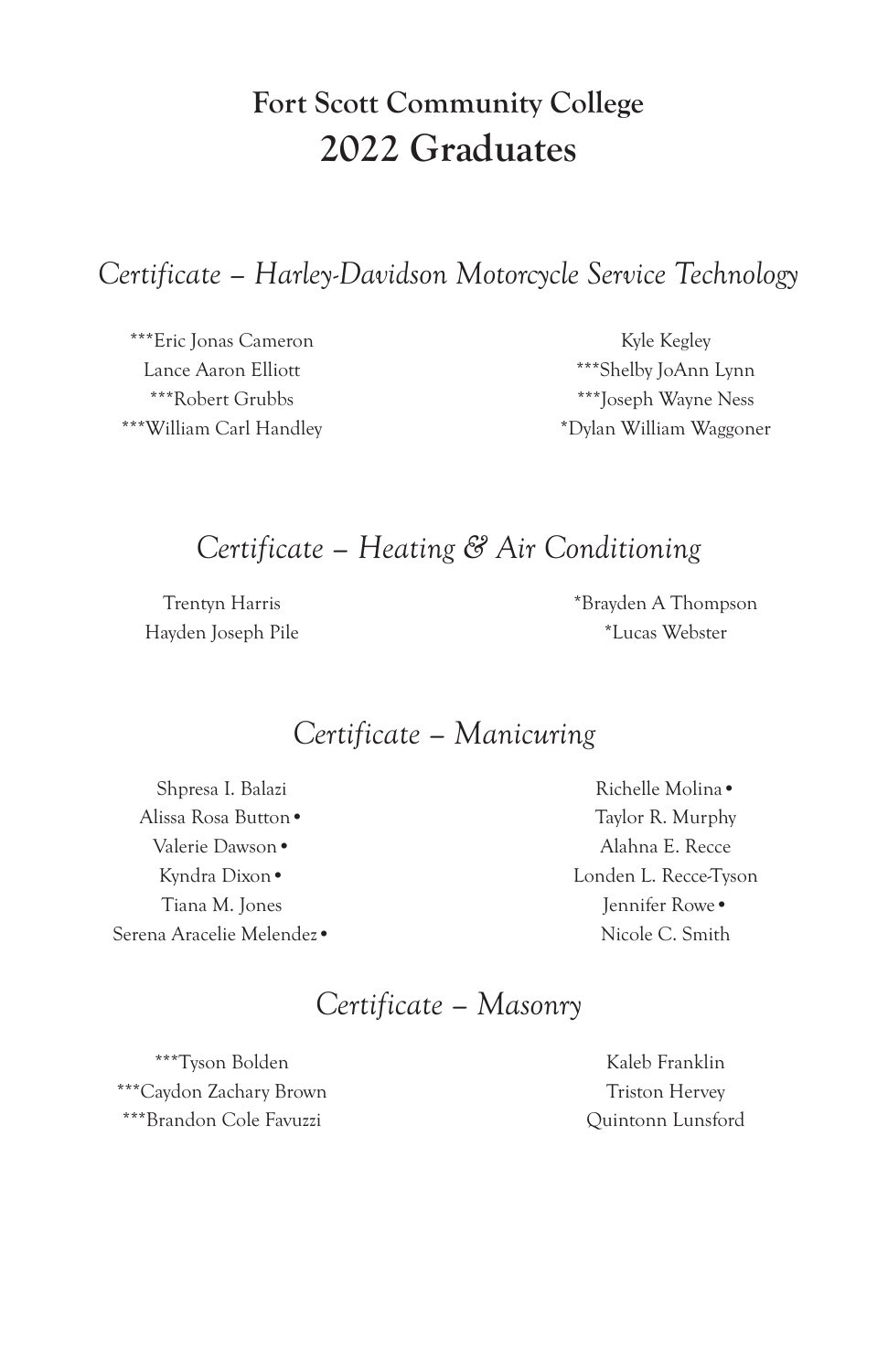*Certificate – Welding*

Kara Alissa Adamson Brenton Beerbower Jeyree Chamberlain \*Hunter Coleman Justice Compton Jaydyn L. Coons \*\*Daniel Ridge Crager \*\*Barbie Lee Dickinson \*\*\*Jadon Doss \*Jackson Thomas Earlywine Jonathon Dwight Earlywine William Lloyd Ethridge Joel Ray Feldman \*\*\*Carson Gardner Austin Garzone Jordan Gray \*\*Caden James Gulager Hunter R Hammonds William Scott Hill Wade Holt Virgil Hull \*Joshua William Ivans \*Jarod Johnson

\*\*Matevz Kalan Tyler Lauffenburger Channing Massey \*\*Benjamin James McKain Gage Christian Nicholas Miller Dev'Yon Nelson Jason Everett Newton Riley Ryan Peak \*\*Dylan E Pinkerton Jaxon William Pitts Xander Carl Poulsen Chevy Alen Razo James Lane Rizer Malik Schultz Courtney Sellars Clay Ryan Shannon \*\*\*Kolby Shoemaker Tristan Michael Stone Jacob Dale Sweat Kaden Vogel Gregory Scott Williams \*\*\*Sebastian Marec Zugelder

### *Associate in Applied Science – Construction Trades*

\*\*Nathan Wayne Hines Brayden Lamb• Hayden T Lowe Connor Patrick Schneider Nicholas Siebuhr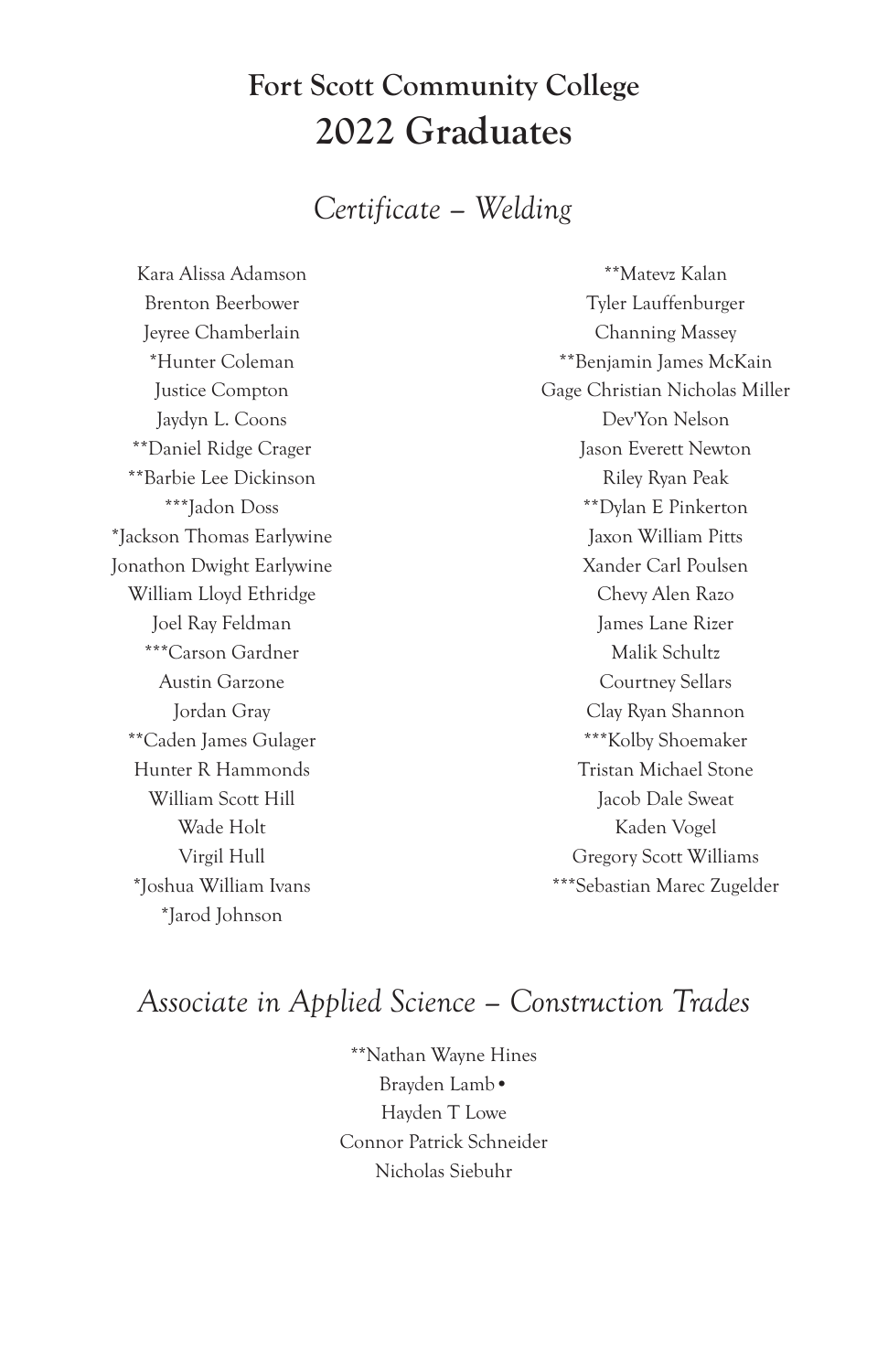### *Associate in Applied Science – Cosmetology*

Luz Andrea Cuevas-Soria Courtney Goucher• Rebecca Shea Thornton

### *Associate in Applied Science –Environmental Water Technology*

Jacob Cochran•• \*\*Mark Higgs Darin Ray Hollrah Ethan Kloster \*Ann E Rapp \*Stevin B Summers Jr•

## *Associate in Applied Science –Farm & Ranch Management*

Amanda Curfman \*\*Dannielle Elynn Nagel \*Lila Annette Wood

## *Associate in Applied Science – Harley-Davidson Motorcycle Service Technology*

Carl Ball \*Melinda Gath Brandon H Lalli•

# *Associate in Applied Science – Heating, Air Conditioning, Ventilation & Refrigeration*

\*MacKenzie Hensley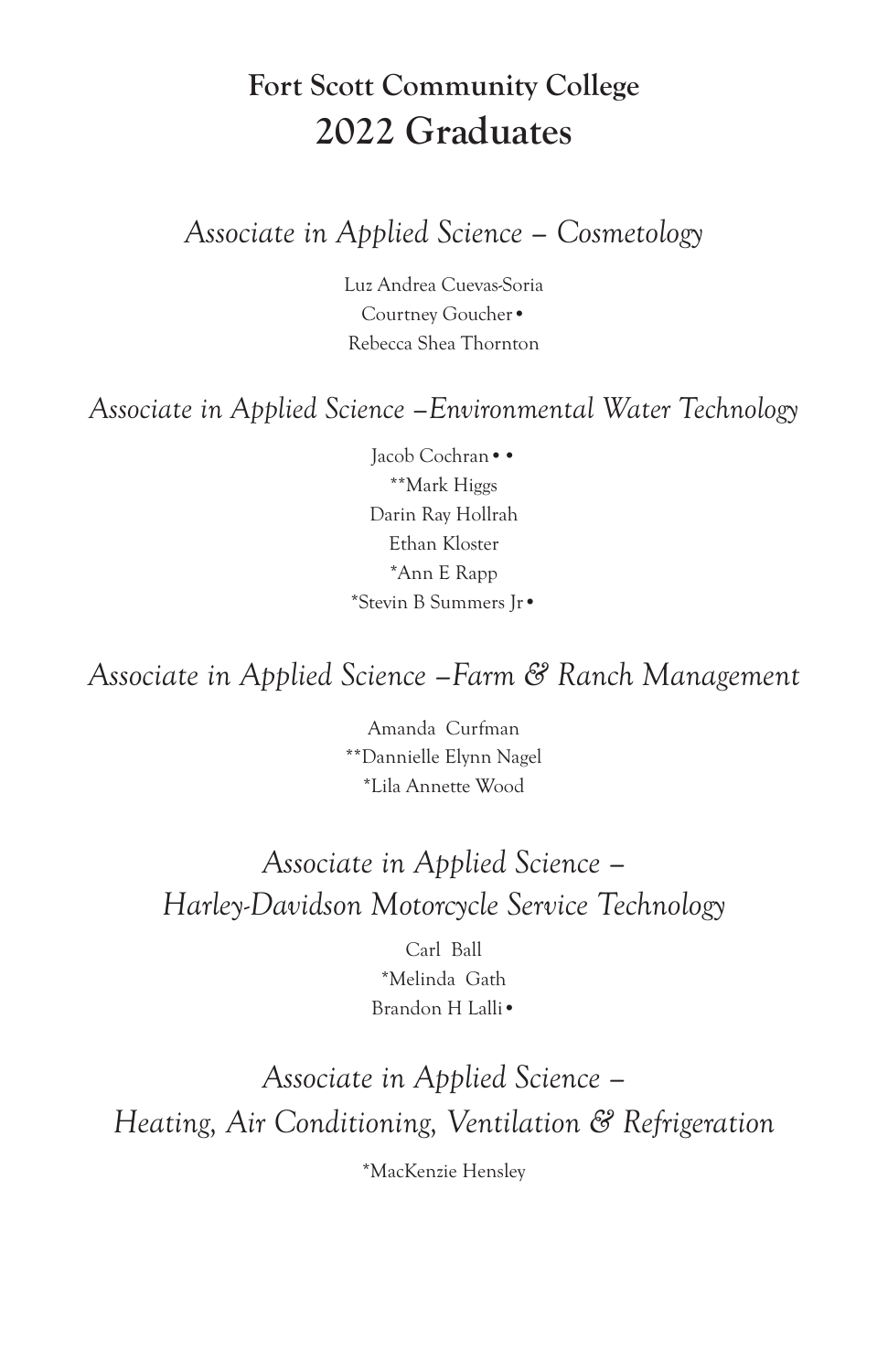*Associate in Applied Science – John Deere Agricultural Technology*

Evan Carl Funk Warner Harms \*\*Samuel J Klement Cole Daniel Kliethermes \*Kendall James Krueth

Adam Lester Dylan Michael Oehrke Dustin Strawn Jalen Vega Guy Charles Young

### *Associate in Applied Science – Nursing*

Christine Alvarez \*Lane Faith Bohlken Skyelar Jo Brown Stephanie Marie Cochran• Tanya Lynn Davis Kayla Renea Dees \*Kaitlyn Dutton• Elisabeth Eileen Ellis Kara Lea Goddard Mark Deen Goddard Jr• Jessica Harrison Crystal Ann Mary Henry-Rivas

\*Alexandria M Kolody• Amber Ladd• Hartly Merrell• Britney Anne Neil• Erin Kay Preston \*Sara Robb Autumn R Schellack Gabriella Shea VanBecelaere• Kelsie Westervelt Jasmine Daishelle Winningham Heidi Lauren Wood

### *Associate in Applied Science – Technical Studies*

Britta J. Hawkinson

#### *Associate in Arts*

Gudisa Adnow Yaria Akers Marissa Renae Allen• Enoch Antwi Keenan Jayjon Anunay Jacob Peter Appleby Riley Badders

Alexis Skye Bailey Ashlyn Jade Baldridge Ariyonna Tah'jai Baston Angelica Bernal Synclaire Borum Leilani Brooks-Jackson Tre Buchanan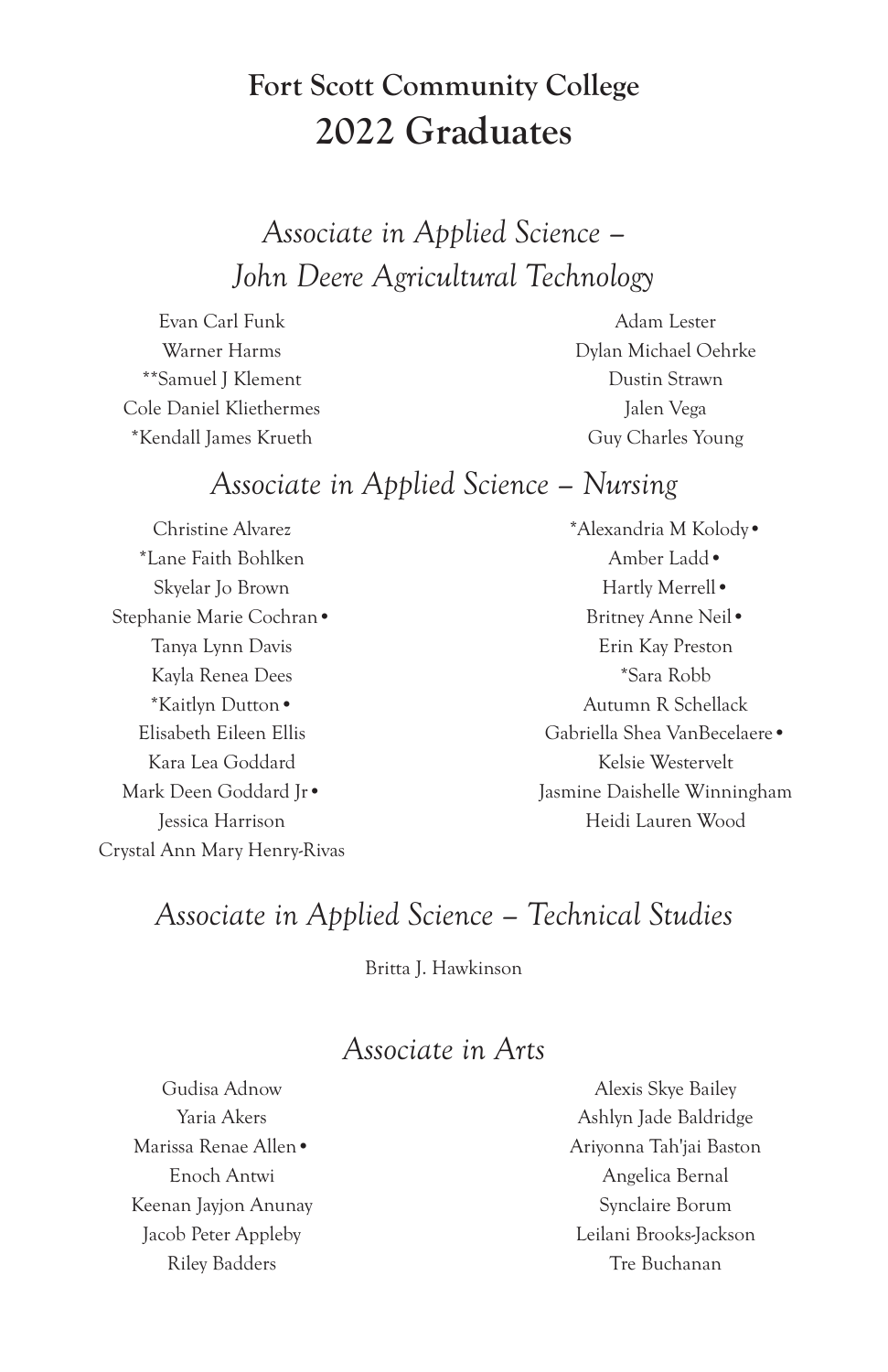#### *Associate in Arts - (continued)*

\*\*Matthew Robert Campbell \*\*Maddison M Cantrell Jin Cao• \*Kaitlynn Casner Clint Kenon Chappell Lucorien Gregory DeBoest Kaden DeMott \*Easton Dent• Kahlil Diarrah Colton Eck Emma Rose Epps Norma Floyd \*\*Cara Marie Folsom• Henok T Gebrekristos Landry Renae George Chanz John Gerleman \*Tyler Gorman Addisyn F Guilfoyle Raveion Harrell Karson William Harris \*\*\*Louis Natsuki Holt Mia Hull Jacqueline Celeste Ivie Myles Jackson•• Lonnell Johnson Jayda Renee Jones \*\*\*Michael Kmiec \*\*Jerlyn Renee Kustanborter \*\*Kate Lee Landis Zanoah N Lanham• Nicholas Lawrence

\*\*\*Evann T Long \*Ethan Lopez \*Alyssa Martin Kyana Shae Lee Maxwell Artemus Kinte McCorkle Jr• Maggie Mae McDonald Jarvis Miles, Jr•• \*\*Derek Victor Drew Miller Marie Catherine Moley Peter Moley•• Isabell Katarina Moss \*Austin Kade Neal \*\*Josiah Elijah Noga \*\*Austin Michael Oswald• \*Mackenzie Ivy Peoples \*\*\*Andrew Ryan Perry Samantha Lee Prothe•• \*Wyatt Ramsdell \*Matthew D Rank• \*Clay Schmitz• John Simpson Jacob Skaggs Ethnie Stubbs Jr Carlee Ann Maree Studyvin \*Reece Thomas• \*\*Kiera Mackenzie Threlfall \*\*Noah Vantrease Qadiir Wajd Caleb Watkins Joseph Watskey• Alexander Lee Williams• Gracye Ann Wilmurth Jaidyn Wilson• \*\*Mackenzie Winfield•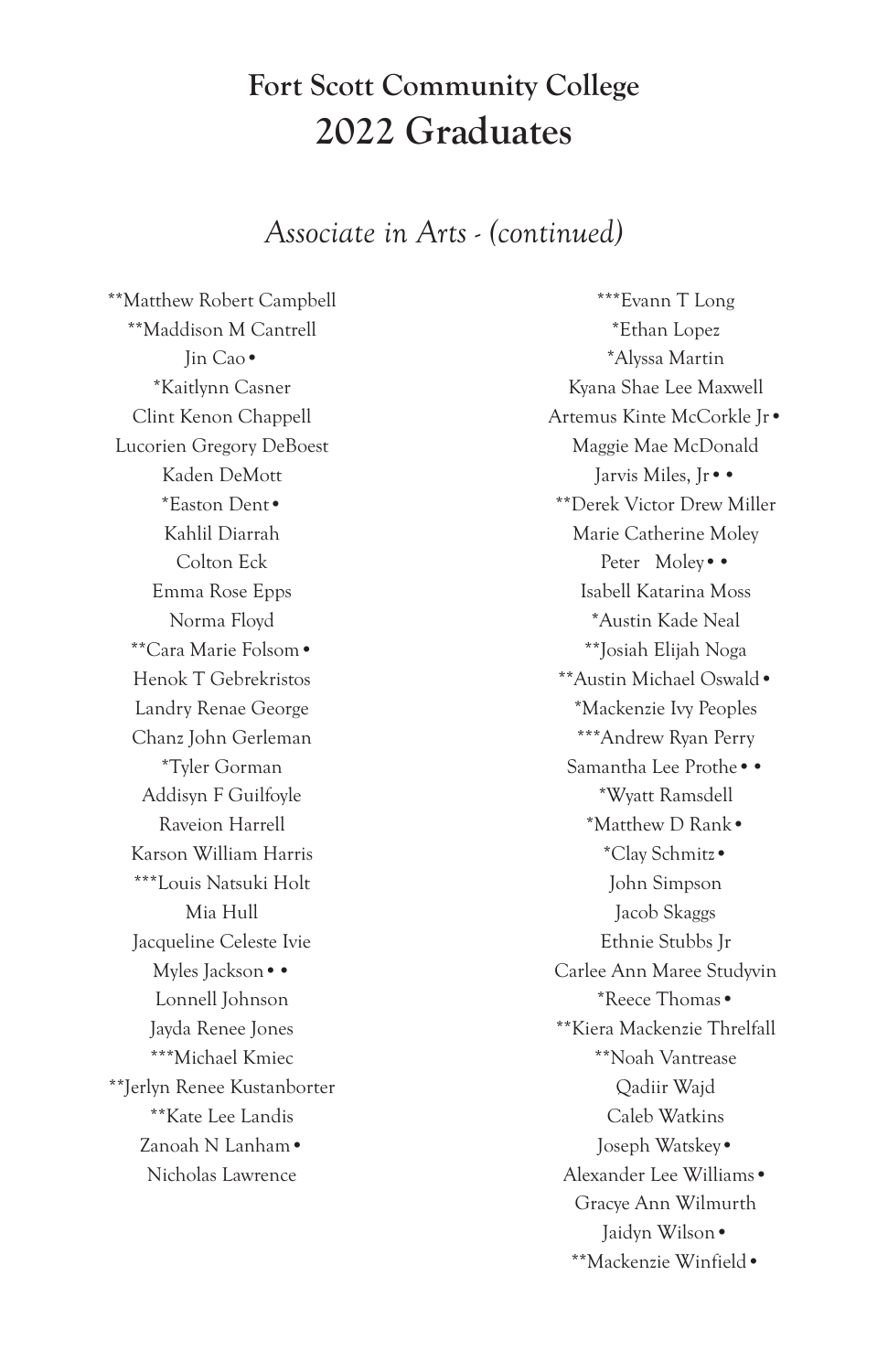### *Associate in General Studies*

Jacob Peter Appleby Riley Badders Sammi Bailey• Sarah Iris Bates Alyssa Bough•• Javin Burrell Caleb Michael Clay• Krystian Kamille Conway Casi Noel Edgerton Ja'Carria Ferrell Tranisha R Garrett Aaron Guerrero• William Louis Hemsley Samara Hernandez• Leanna Jo Huddle Kaley Alexandra Ishman Bakari Nate Jackson••

\*\*Kate Lee Landis William Rolland Lewis Mystikal Mcghee \*\*Peyton Dean Messenger \*Kenady Poyner \*Wyatt Ramsdell Samantha Rogers Brandon Lee Sigmon• Mindy Lynn Smith• Jada Sneed \*Mya Lynn Stewart• \*\*\*Colleen Angeleigh Sweat \*Ethan Titmus Jhalen Patrick Turner Hannah Marie Waddle• Evan Williams Isaiah Wilson V•

### *Associate in Science*

Michael Clayton Abernathy III \*Elizabeth Nicole Adamson Jacob Peter Appleby Kaitlynn R Atterbury \*Claudia Ayerite• Riley Badders Brittley Bailey Danny L Blanchard• Madison Bowersock Hunter Thomas Brennon• \*Mia Lorene Bryant Kevin Carter \*\*Jack Alan Clark \*Jeffrey Joseph Clarke \*\*Kyleigh Hope Davis

Jacob B DeLaTorre \*Allyson Raye Dugan•• \*Aleana Gayle Erie \*Gabriella Fess \*MaKenna Diane Finley Kade James Folmar \*\*Lynzey Ann Forsblom \*\*Meghan Foster Caleb Franklin• Marcus Freeman Jr• Allie Jo Fry Caleb Garcia \*Drake Garcia \*Kailah De'Nai Gilmore Shalon Graham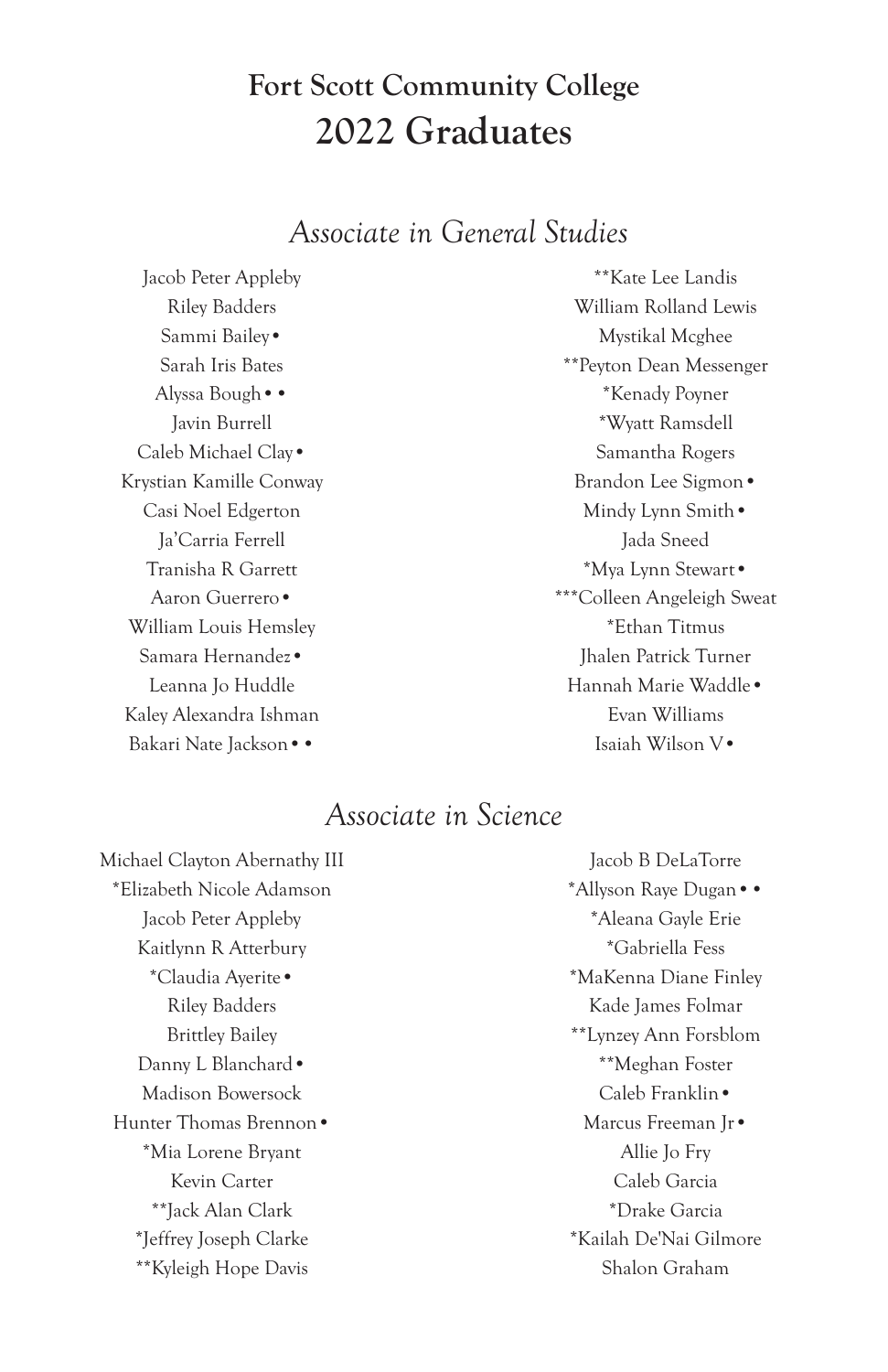#### *Associate in Science (continued)*

\*Sierra Lynn Graham Dylan Graham \*\*Jacquelyn Shea Hampton Bailey JoLynn Harrison \*Daphne Marie Hedrick \*Cassidy Hegeman Blynn James Eugene Hill IV Ryan Keith Hillman Doriye' Jackson Jada Jelks-Browning \*Jennifer Jennings Katrina Louise Sue Johnson David Adam Jones Haven J Kelly \*\*\*Robert Charles Kemmerer \*Reagan Kennon \*\*Kate Lee Landis \*\*Ryan Thomas Lauts Addison Dean Lyons Connor Matthew Mason• \*\*Morgan Mavers• Cheryl McCulley \*\*Marcy Ann McDonald Peyton Matthew Medeiros \*Corbyn Meyers Ashlee Morey• Bailee Morgan \*\*Annabelle Paulette Morris \*\*Josiah Elijah Noga Josie Parsons

Kyra Lea Pryor \*\*Samantha Renee Ragan \*Wyatt Ramsdell Andrew Reed Braxton Rocco \*\*Jaylyn Marie Rogers• Christopher Thomas Roush Tamara Marie Salsman•• Madison Irene Schreckhise \*\*Kayla Semmel Peter Simon• \*\*\*Benjamin Smith \*\*Dalton T Smith Nadia Snow \*\*Colton Boyd Spencer Julianna Nichole Sprague Shanna Staton \*\*Mitchell Szczygiel Aniyaha Mi'Angel Tabb \*Ethan Titmus Avery Ann Tittle Franklin J Torres Leiva• Jake McCoy Uber \*Ethan Alan Westerman Thomas Cole White \*\*Addyson Reigne Williams Cameron Orion Wilson• Mackenzie Renee Wilson• Stephanie Wood• Victoria Wright \*Karsyn Rae Youngblood•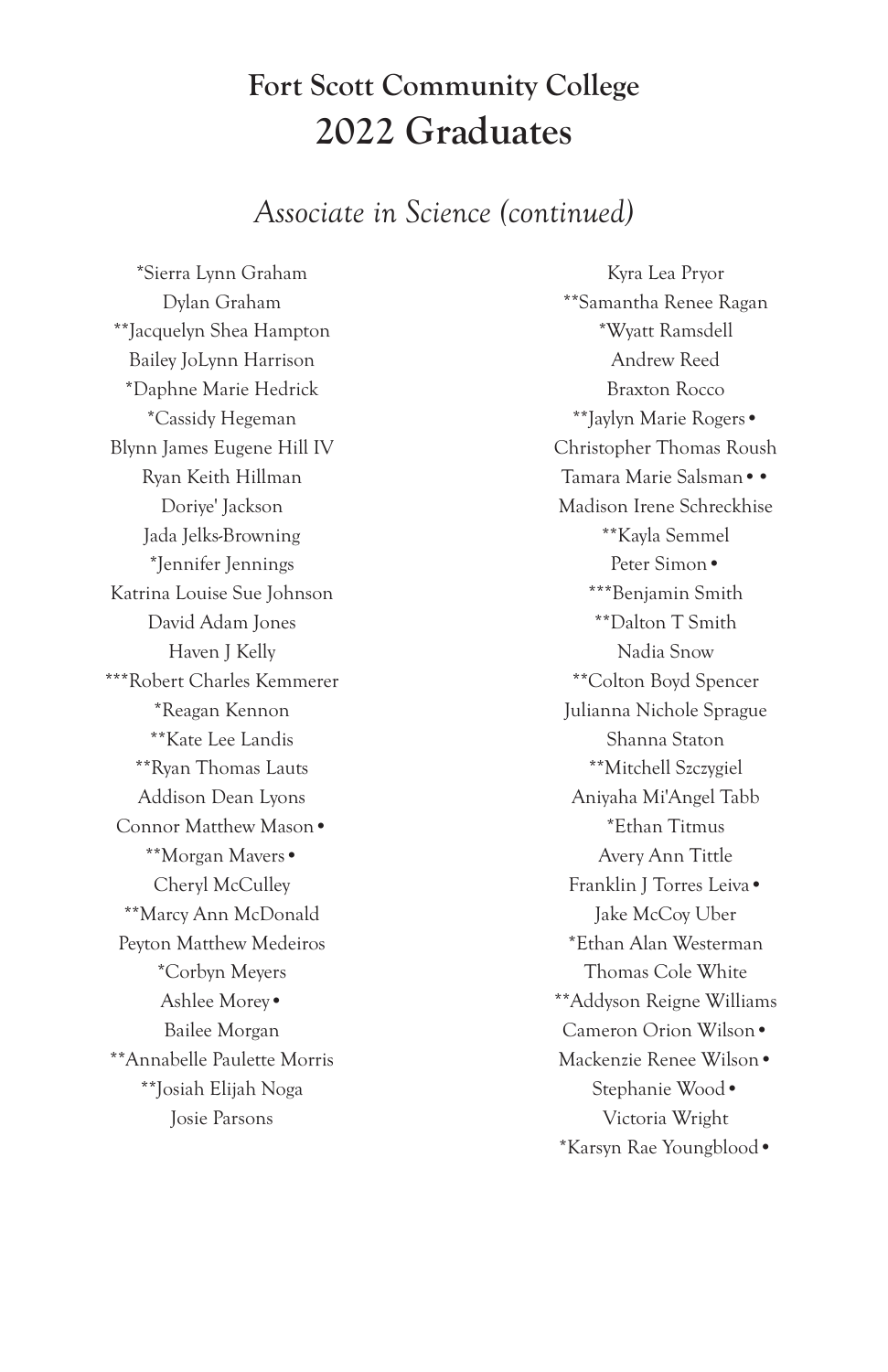## **Honors**

\*\*\* Summa Cum Laude – 4.00 GPA \*\* Magna Cum Laude – 3.75 – 3.99 GPA \* Cum Laude – 3.50 – 3.74 GPA •Graduated December 2021 •• Graduated Summer 2021

*Graduates wearing gold stoles as part of their academic regalia are active members of Phi Theta Kappa – The National Honor Society.*

> *2021-2022 Phi Theta Kappa Officers – Fort Scott* President – Shekhar Gugnani Vice President – Kyleigh Davis Public Relations – Annabelle Morris Reporter – Neil Gugnani Secretary – Cara Folsom

*2021-2022 Phi Theta Kappa Officers – Miami County* President – Kate Landis Vice President of Fellowship – Kenzie Gray Vice President of Leadership – Gavin Clemetson Vice President of Public Relations – Kallie Brown Vice President of Service – Rachel White

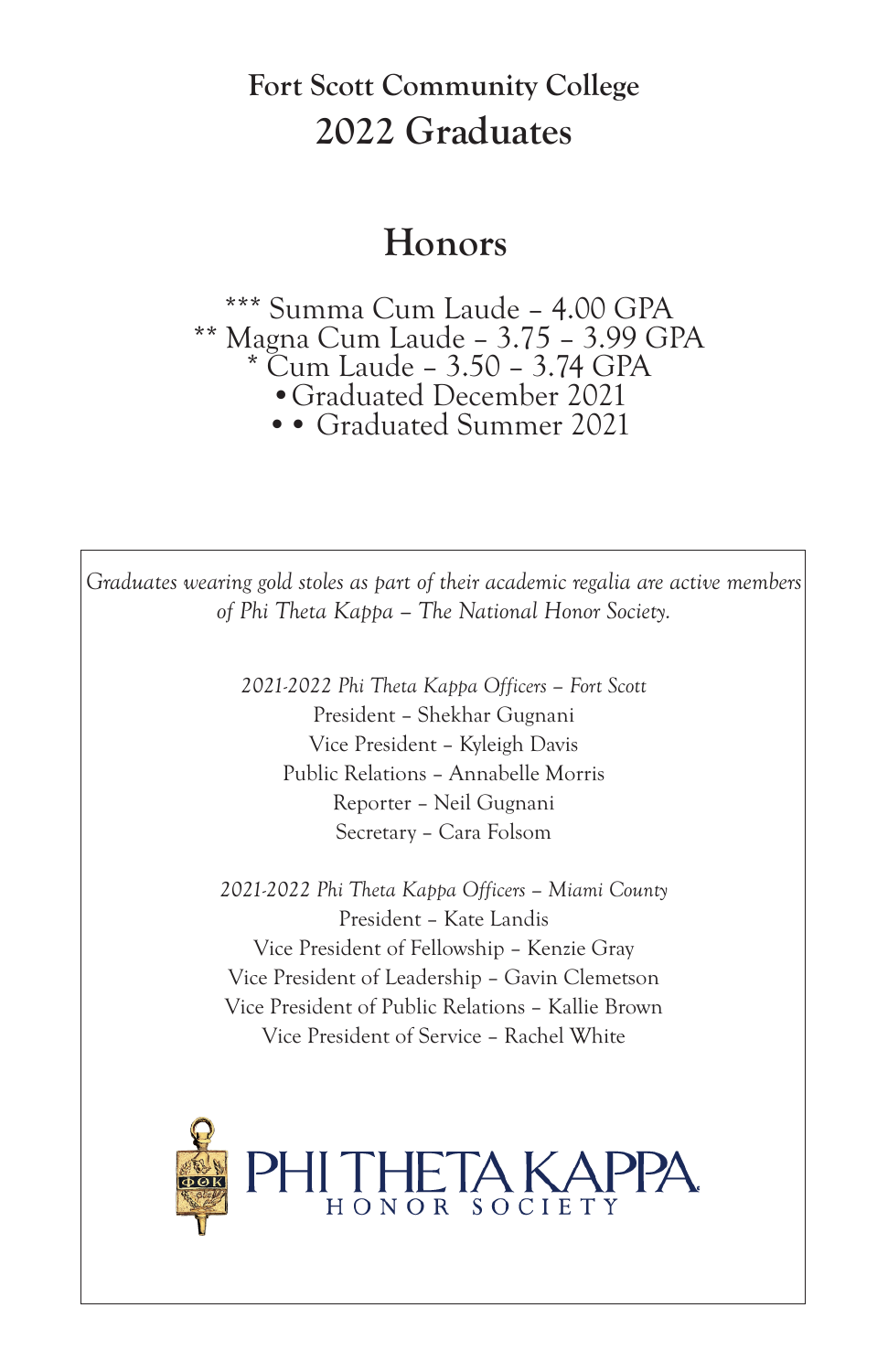## **Board of Trustees**

## Administration

| Vice President of Student Affairs/Foundation Director  Tom Havron        |  |
|--------------------------------------------------------------------------|--|
|                                                                          |  |
|                                                                          |  |
|                                                                          |  |
| Associate Dean of Instruction & Institutional EffectivenessSonia Gugnani |  |

## **Directors**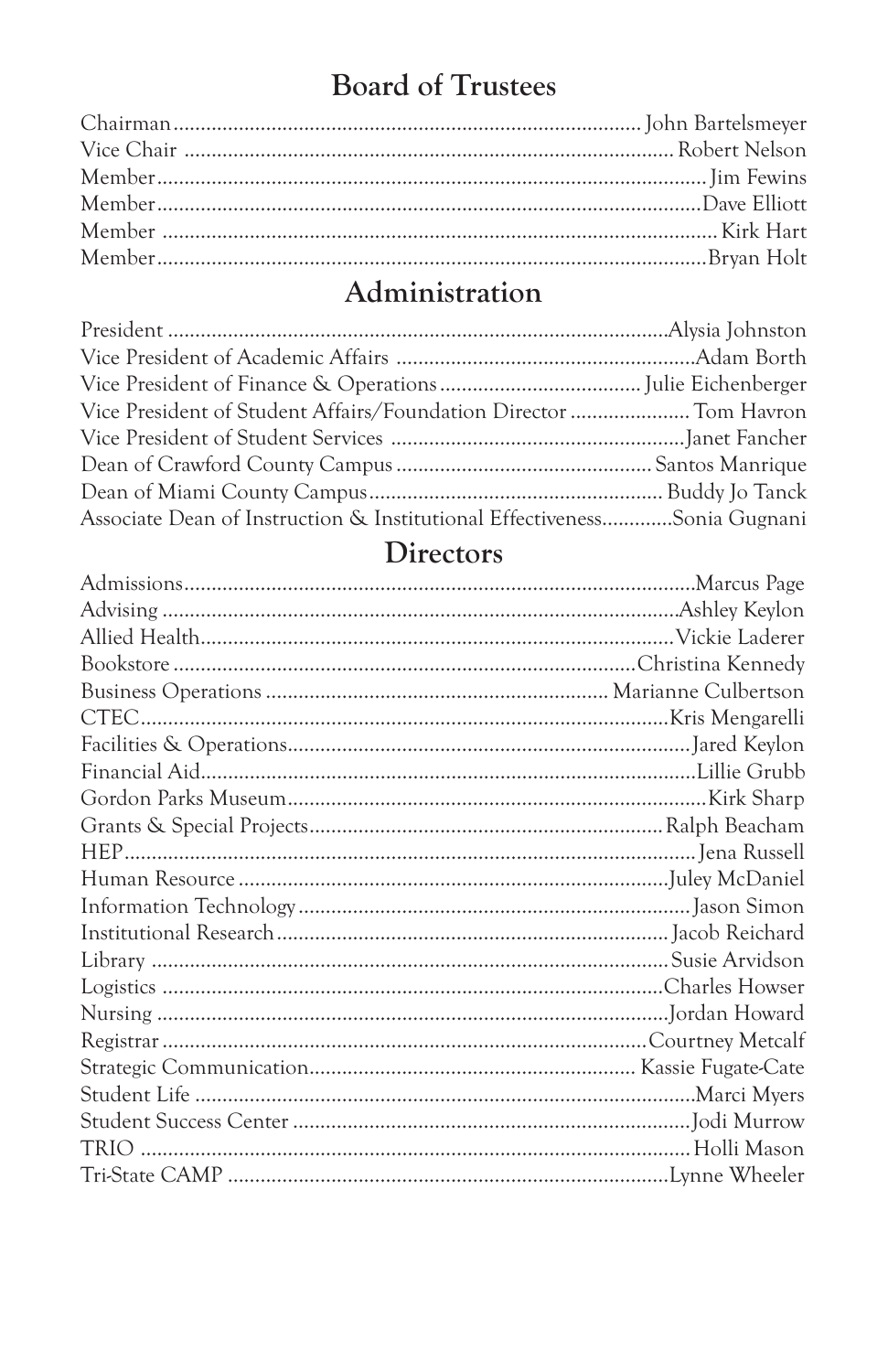## Faculty